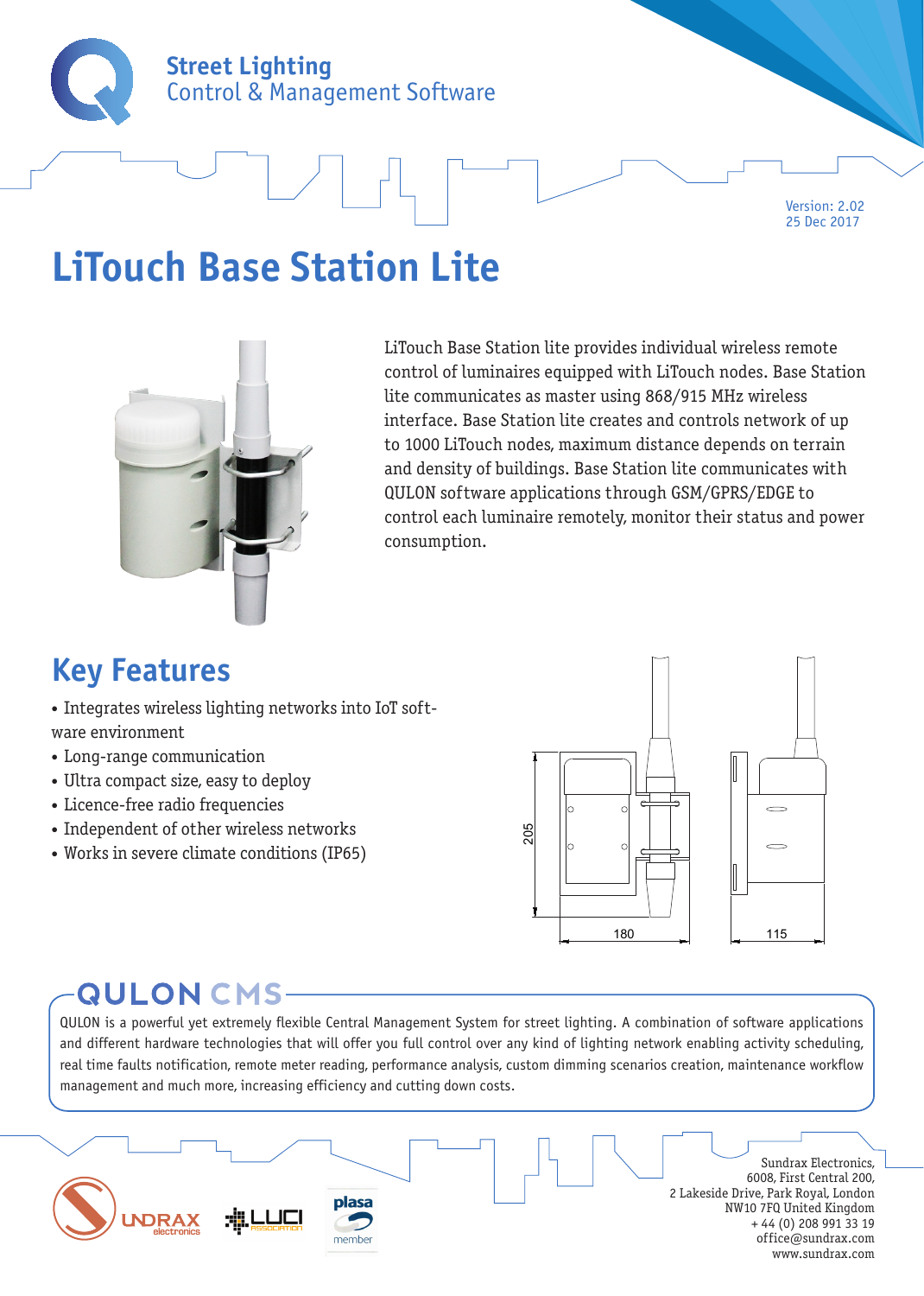# **LiTouch Base Station Lite**

### **Technical Specifications**

#### Mechanical

- Housing: Plastic case
- Material: Metal, Plastic
- Dimensions, mm: 180(D) x 205(H) x 115(W)
- Mass: 3.0 kg
- Mounting: Pole or wall

#### Power & Electrical

- Input Voltage: ~100-270 VAC, 50/60 Hz
- Input Power (max): 8 W

#### **Environmental**

- Operating Temperature: -40...+70°C
- Storage Temperature: -50...+80°C
- Operating Relative Humidity (max): 99%
- IP Rating: IP 65
- Certification: CE, RoHS
- Warranty: 36 Month (Return to base)

#### Inputs / Outputs

• 868/915 MHz Antenna input: 1

#### Interfaces and Protocols

- Navigation: GPS/GLONASS
- Serial interface: RS-485
- Radio Channel: GSM 850/900/1800/1900
- LiTouch communication: ISM band 868/915 MHz
- Max output power: 16 dBm

#### Configuration / Indication

- Setup: Remote via GSM/GPRS/EDGE
- Indication: LEDs for GSM, RS-485, LiTouch activity

#### Package Contents

- LiTouch Base Station Lite
- User guide
- 868/915 MHz antenna
- Connectors kit